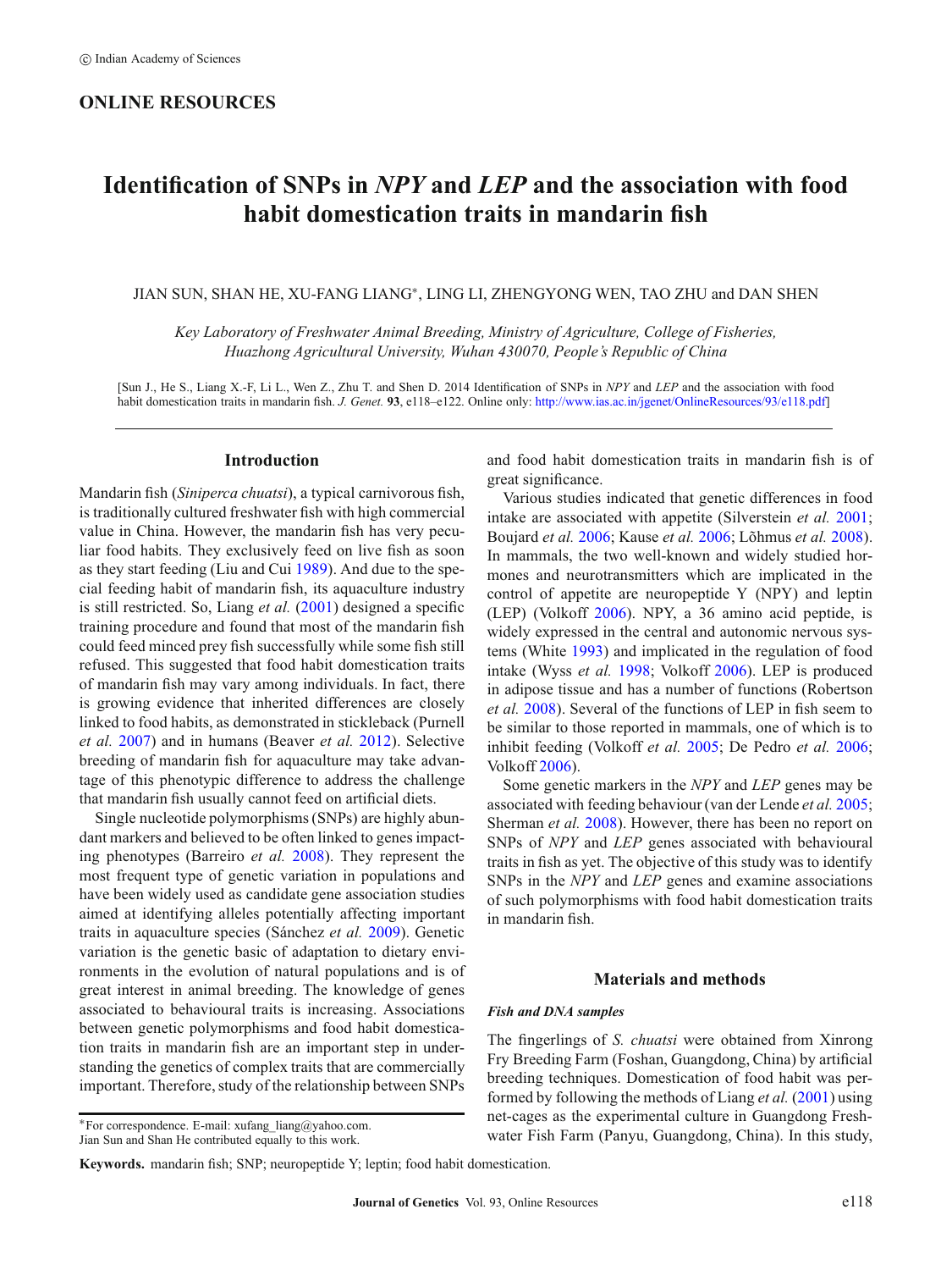fry of Indian mrigal, *Cirrhina mrigola*, was used as the live prey fish for mandarin fish and the dead prey fish were prepared by freezing. During the training period, the fish were visually separated into feeders and nonfeeders on the basis of plumpness or emaciation, respectively. After two weeks, two groups were successfully obtained: 152 feeders and 115 nonfeeders. Genomic DNA was extracted from the caudal fin ray using the TIANamp Genomic DNA kit (Tiangen Biotech, Beijing, China) according to manufacturer's directions.

### *SNP discovery*

Thirty feeders and 30 nonfeeders were randomly selected from each group. The full length of the *NPY* and *LEP* genes were directly sequenced in *S. chuatsi* genomic DNA samples using an ABI PRISM 3700 DNA analyser (Applied Biosystems, Foster City, USA). Primer sets used in the amplification and sequencing analyses were designed on the basis of the reference genome sequence for *NPY* (EF554595) and *LEP* (FJ588588). Information concerning the primers for the amplification and sequencing of the *NPY* and *LEP* genes are provided in table [1.](#page-1-0) Polymerase chain reaction (PCR) conditions were optimized for each pair of primers. PCRs were performed in  $25 \mu L$  reaction volumes containing 2.5  $\mu$ L of 10× PCR buffer, 1.0–3.0 mM MgCl<sub>2</sub>, 50  $\mu$ M dNTPs, 0.4μM of each primer, 1 U *Taq* polymerase (Takara, Shiga, Japan) and 50 ng genomic DNA. PCR conditions were as follows: initial denaturation at 94◦C for 3 min followed by 30 cycles at 94◦C for 30 s, the optimized annealing tem-perature (table [1\)](#page-1-0) for  $30 \text{ s}$ ,  $72^{\circ}$ C for  $30 \text{ s}$ , and then a final extension step at 72◦C for 10 min. The PCR products were purified using the TIANquick Midi Purification kit (Tiangen Biotech, Beijing, China) for direct sequencing. Sequences were analysed using DNASTAR software, Madison, USA.

## *Genotyping of SNPs*

One SNP in *NPY* gene was genotyped by the PCR-based RFLP. Two other SNPs used the SNaPshot Multiplex System (Applied Biosystems) to genotype. The primers for multiplex PCR and SNP genotyping probe sequences are provided in table [2.](#page-2-0)

## *PCR-RFLP*

PCR amplification was performed as described in SNP discovery using the primers: F: 5 -GAAGCACTTAGTG ATACAG-3', R: 5'-TACATGAACCCTTCTTTGACAAGC-3'. The conditions used for PCR amplification included an initial denaturation at 94◦C for 3 min, followed by 30 cycles at 94◦C for 30 s, 60◦C for 30 s, 72◦C for 1 min and a final elongation at 72°C for 10 min. A 15 $\mu$ L aliquot of the PCR product mixture was completely digested with 5 U of restriction enzyme (*Hin*dIII) at 37◦C for 100 min and then separated on a 8% nondenaturing polyacrylamide gel electrophoresis (PAGE) and visualized by silver staining. A denatured pBR322 DNA/*Msp*I molecular weight marker (Tiangen, Beijing, China) was used as a size standard to identify alleles.

#### *Multiplex PCR of loci for SNP genotyping*

The multiplex PCR reactions were carried out in an EDC 810 (Dongsheng International Trade, Guangzhou, China) in a total volume of  $15 \mu L$  which included 10 ng genomic DNA,  $1.5 \mu L$   $10 \times$  PCR buffer,  $0.3 \text{ mM}$  dNTPs,  $2 \mu M$ each primer and 1 U *Taq* DNA polymerase (TaKaRa, Japan). Cycling parameters were as follows: 95◦C for 3 min; 35 cycles of 94◦C for 15 s; 54◦C for 15 s; 72◦C for 30 s and a final extension step at 72◦C for 3 min. Following amplification,  $4 \mu L$  of a solution containing 2.9  $\mu L$  H<sub>2</sub>O, 4 U exonuclease I (New England Biolabs, USA),  $0.7 \mu L$ of exonuclease I buffer (New England Biolabs, Ipswich, USA) and 2 U Shrimp alkaline phosphatase (New England Biolabs) was added to  $3 \mu$ L PCR product. Samples were then incubated for 45 min at 37◦C followed by 15 min at 80◦C.

## *Single base extension*

SNaPshot<sup>®</sup> (Applied Biosystems) reactions included  $2 \mu L$ of exonuclease I treated PCR product,  $1 \mu L$  of SNaPshot

<span id="page-1-0"></span>**Table 1.** Primers used to amplify and sequence the genomic DNA sequence of the *S. chuatsi NPY* and *LEP* genes.

|           | Primer pair Primer sequence | Position <sup>a</sup> (bp) | Annealing<br>temperature $(^{\circ}C)$ | Product<br>size (bp) | Amplified<br>region |
|-----------|-----------------------------|----------------------------|----------------------------------------|----------------------|---------------------|
| NPY-01F   | <b>GTCACCTGTGTCTAAGATA</b>  | $-1933 \sim -1914$         | 55                                     | 1582                 | $5'$ flanking       |
| $NPY-01R$ | <b>TGGCGTCTCTTCTGCTC</b>    | $-368 \sim -351$           |                                        |                      |                     |
| NPY-02F   | <b>TAATTGTAGCAGCTGGATTG</b> | $-669 \sim -649$           | 55                                     | 758                  | 5' flanking-exon 2  |
| NPY-02R   | GGTTTCACCGGGTATCCTT         | $79 \sim 89$               |                                        |                      |                     |
| NPY-03F   | GAGGAGCTGGCCAAGTACTA        | $126 \sim 146$             | 64                                     | 1443                 | Exon $2$ -exon $4$  |
| NPY-03R   | GAGGTCAGAATGTCAGCAGC        | $1549 \sim 1569$           |                                        |                      |                     |
| $LEP-01F$ | TAACAGCTTTTTGGAAAGTTTG      | $-526 \sim -505$           | 55                                     | 513                  | $5'$ flanking       |
| $LEP-01R$ | <b>CCCCGGATGTACAGAATTCA</b> | $-33 \sim -13$             |                                        |                      |                     |
| $LEP-02F$ | <b>ATGCCTGCTGTCTTCAT</b>    | $-171 \sim -154$           | 60                                     | 1204                 | Exon $1$ –exon 2.   |
| $LEP-02R$ | CATCAAACCAGTTTTCAGGA        | $1031 \sim 1033$           |                                        |                      |                     |

<sup>a</sup>Numbers indicate the nucleotide position relative to transcription start codon  $(+1)$ .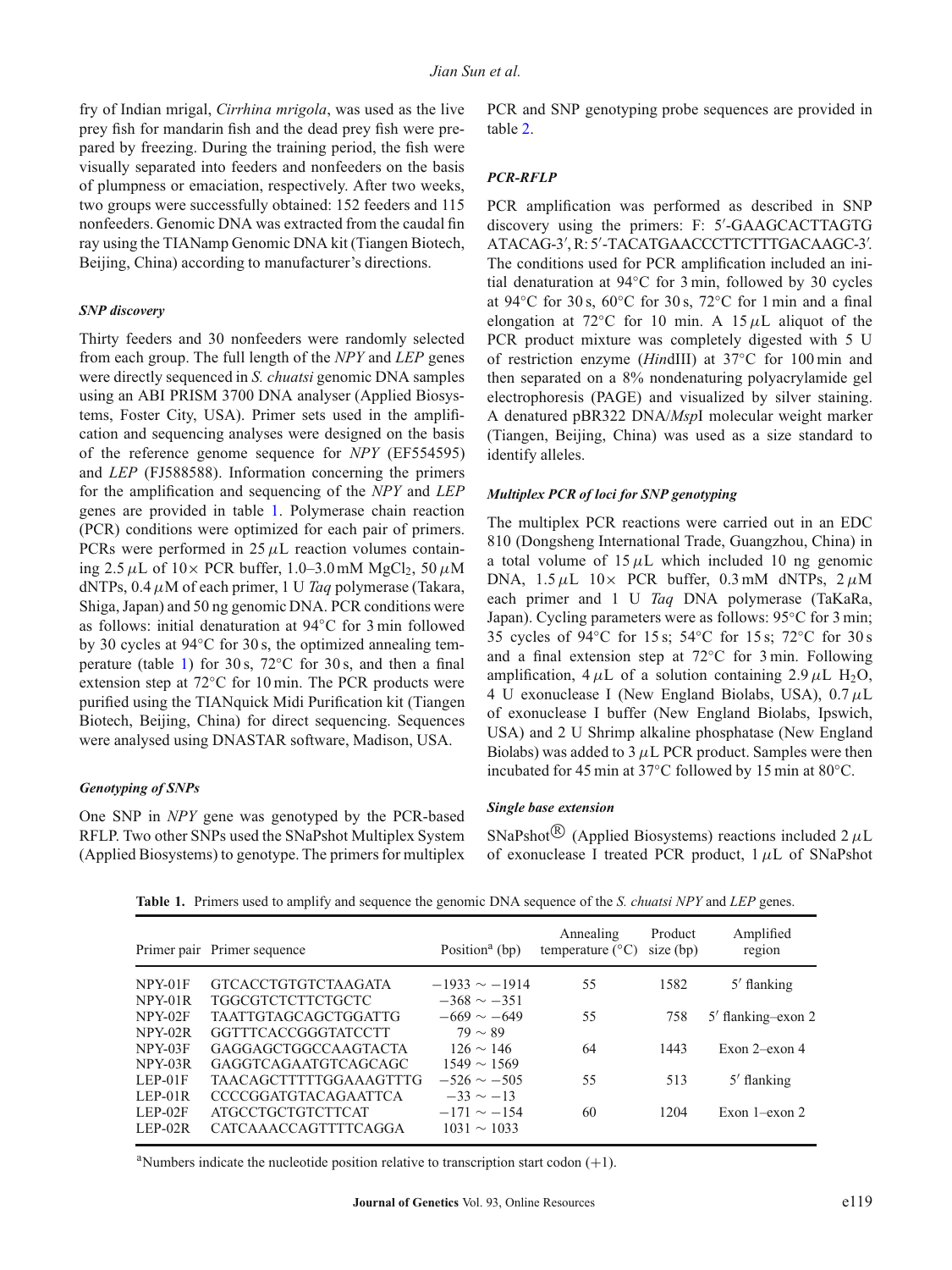| SNPs locus        |                               | Multiplex PCR amplification primer                                             | Genotyping primer                            |
|-------------------|-------------------------------|--------------------------------------------------------------------------------|----------------------------------------------|
| $-1258A/C$        | Forward                       | TGGGTTTCTTGGAGATTGGGC                                                          | TTTTTTTTTTTTTTTTTTTTTTTTGAACCCTTCTTTGACATGCT |
| $-622T/C$         | Reverse<br>Forward<br>Reverse | TATGACGACGCTTCGGGTGAT<br>GGACATTCGTTTTTTGGTTAG<br><b>GTCACTGCTGATGCTGTCATT</b> | TTTTTTTATGAGACCAAGAGGGATTAGG                 |
| $1490 \text{G/A}$ | Forward<br>Reverse            | GACACGATTCCACAGTCAAGG<br>ATAGAGGTAAAAGGGGCAGAG                                 | TTTTTTTTTAGCATCACCACAATGATGGGT               |

<span id="page-2-0"></span>**Table 2.** Primer sets for multiplex PCR amplification and genotyping of each SNPs located in the *NPY* gene.

multiplex ready reaction mix (Applied Biosystems),  $1 \mu L$  $H<sub>2</sub>O$  and  $2 \mu L$  probe mix. Thermocycling conditions consisted of 96◦C for 1 min followed by 30 cycles at 96◦C for 10 s, 52◦C for 5 s, 60◦C for 30 s.

#### *Electrophoresis and scoring*

One  $\mu$ L of the SNaPshot product was added to 8  $\mu$ L loading buffer and the mixture was then denatured at 95◦C for 3 min, chilled rapidly in ice water and analysed on an ABI 3730XL (Applied Biosystems). Genemapper ver. 4.0 (IBM, New York, USA) was used to interpret the genetic profiles.

#### **Statistical analysis**

Allelic frequencies, genotype frequencies, Hardy–Weinberg equilibrium and observed heterozygosity  $(H_e)$  were statistically analysed in the feeders and nonfeeders separately using the PopGene ver. 1.31 software [\(http://www.ualberta.](http://www.ualberta.ca/~fyeh/popgene_download.html) [ca/~fyeh/popgene\\_download.html\)](http://www.ualberta.ca/~fyeh/popgene_download.html). Polymorphism information content (PIC) was computed according to the following formula:

$$
\text{PIC} = 1 - \left(\sum_{i=1}^{n} q_i^2\right) - \left(\sum_{i=1}^{n-1} \sum_{j=i+1}^{n} 2q_i^2 q_j^2\right),
$$

*qi* and *qj* are the frequencies of the *i*th and *j*th alleles at one locus and *n* is the number of alleles at one locus. Associations between genotypes and food habit domestication traits were examined using the chi-squared test. Results were considered to be statistically significant if bilateral *P* values were <0.05. Statistical analyses were carried out using SPSS ver. 17.0 software.

#### **Results and discussion**

Appetite is one of the signals that control food intake in fish and plays a key role in feeding process. Liang *et al.* [\(1998\)](#page-3-9) found that mandarin fish relied on sense organs in feeding. The individual differences in accepting dead prey fish may be attributed to the appetite stimulated by sense organs. NPY and LEP are very important regulators in the regulation of appetite (Volkoff [2006\)](#page-4-2). Hence, in this study, *NPY* and *LEP* were selected as candidate genes. SNPs of the two genes were examined for effects on food habit domestication traits in mandarin fish.

After direct sequencing by scanning the complete genomic sequence of the *NPY* and *LEP* genes, three SNPs (−1258A/C, −622T/C, 1490G/A) were found in *NPY* but none in *LEP*. Two SNPs were located in the 5'-flanking region and the

<span id="page-2-1"></span>**Table 3.** Genotypic frequencies and genetic diversity parameter at each SNPs located in the *NPY* gene.

| Group             | Sample size | Genotypic frequencies |            |            | Allelic frequencies |               | <b>HWE</b>                        | PIC.   | $H_{\rm e}$ |
|-------------------|-------------|-----------------------|------------|------------|---------------------|---------------|-----------------------------------|--------|-------------|
| $-1258$ A/C       |             | AA                    | AC         | CC         | A                   | $\mathcal{C}$ |                                   |        |             |
| Feeders           | 152         | 0.1974(30)            | 0.5789(88) | 0.2237(34) | 0.4868              | 0.5132        | $\chi^2 = 3.6706$<br>$P = 0.0554$ | 0.3748 | 0.4997      |
| Nonfeeders        | 115         | 0.3217(37)            | 0.4174(48) | 0.2609(30) | 0.5304              | 0.4696        | $\chi^2 = 3.1876$<br>$P = 0.0742$ | 0.3741 | 0.4981      |
| $-622T/C$         |             | CC                    | <b>CT</b>  | <b>TT</b>  | $\mathcal{C}$       | T             |                                   |        |             |
| Feeders           | 152         | 0.5000(76)            | 0.4145(63) | 0.0855(13) | 0.7072              | 0.2928        | $\chi^2 = 0.0009$<br>$P = 0.9762$ | 0.3284 | 0.4141      |
| Nonfeeders        | 115         | 0.5565(64)            | 0.4000(46) | 0.0435(5)  | 0.7565              | 0.2435        | $\chi^2 = 0.7674$<br>$P = 0.3810$ | 0.3006 | 0.3684      |
| $1490 \text{G/A}$ |             | AA                    | AG         | GG         | $\mathsf{A}$        | G             |                                   |        |             |
| Feeders           | 152         | 0.2566(39)            | 0.5197(79) | 0.2237(34) | 0.5164              | 0.4836        | $\chi^2 = 0.2115$<br>$P = 0.6456$ | 0.3747 | 0.4995      |
| Nonfeeders        | 115         | 0.2696(31)            | 0.5130(59) | 0.2174(25) | 0.5261              | 0.4739        | $\chi^2 = 0.0692$<br>$P = 0.7926$ | 0.3743 | 0.4986      |

HWE, Hardy–Weinberg equilibrium; *H*e, gene heterozygosity; PIC, polymorphism information content.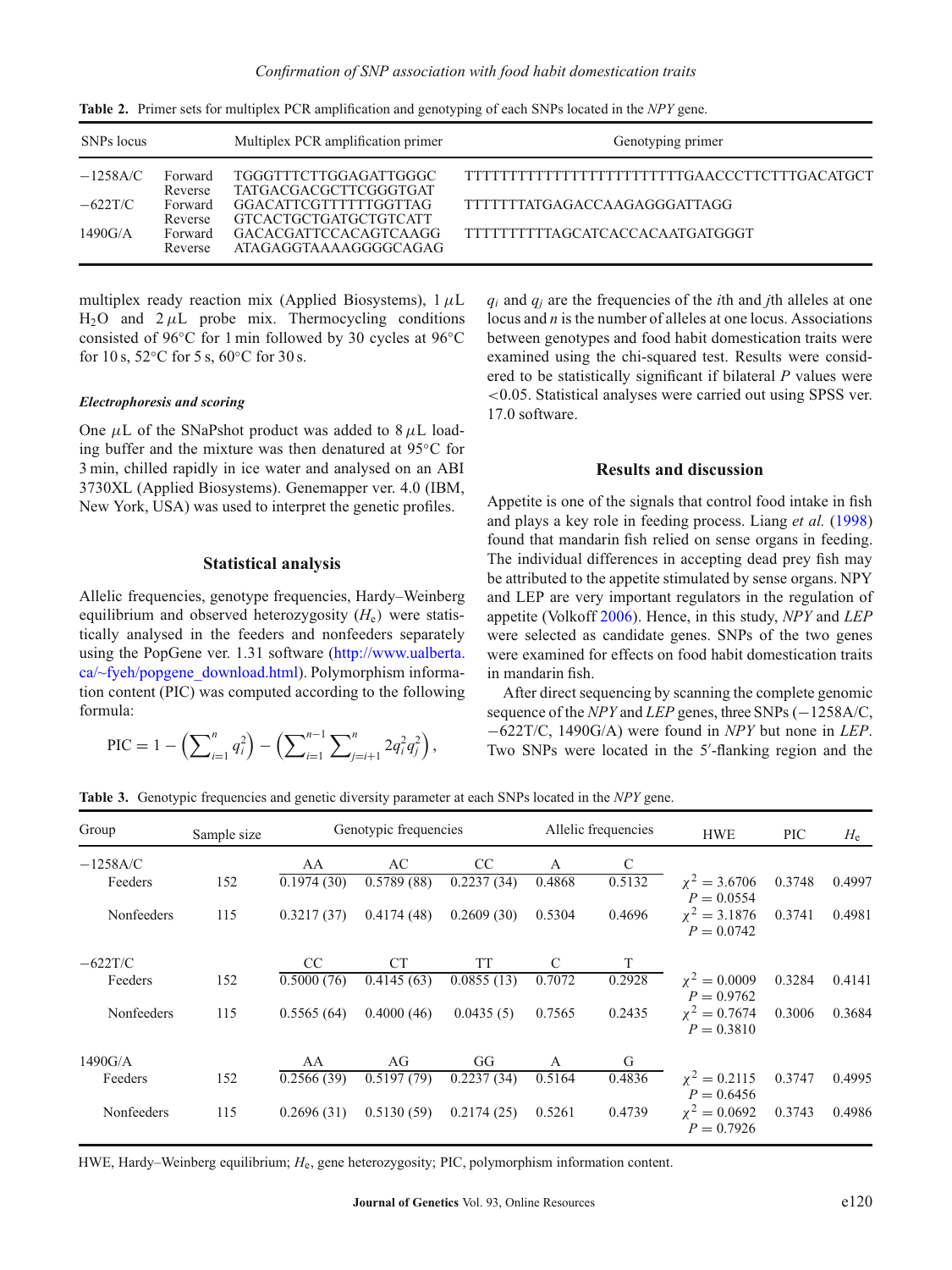third one was sited in intron 4. Two alleles and three genotypes were detected in every locus. The results of the genotypic frequencies, allele frequencies and genetic diversity parameters are provided in table [3.](#page-2-1) The major alleles for SNP −622T/C are C allele and for SNP 1490G/A are A allele in two groups. For SNP −1258A/C, the major alleles are different in two groups. The major allele is C in feeders whereas it is A in nonfeeders. The Hardy–Weinberg and chi-square which were tested separately showed that the two groups were in genetic equilibrium ( $P > 0.05$ ). As shown in table [4,](#page-3-10) the association analysis showed that only the −1258A/C SNP in 5 -flanking region was strongest, associated with food habit domestication traits in mandarin fish  $(P = 0.007)$ .

Mutations in the regulatory and coding regions of *NPY* gene can potentially affect the neuronal regulation of appetite and feeding behaviour in cattle (Lagonigro *et al.* [2003\)](#page-3-11). A study in humans also concluded that a polymorphism in *NPY* affected obesity (van Rossum *et al.* [2006\)](#page-4-9). Similarly, in our result, this is consistent with the role of NPY as appetite stimulant. Mutation in *LEP* gene was associated with feed intake, such as in cattle (Lagonigro *et al.* [2003\)](#page-3-11); however, we found no SNPs in *LEP*. The mandarin fish feeding behaviour is closely related to the mechanism of a regulatory SNP in *NPY*. *LEP* is regulated by glucose after feeding (Mueller *et al.* [1998\)](#page-3-12). This indicates that the peculiar food habit of mandarin fish might not be associated with the satiation and glucose mechanism which is regulated by leptin. In the regulation of food intake, NPY is a strong orexigenic neurotransmitter but LEP inhibits feeding. Thus, no SNPs were found in LEP may be an attribute to the role of LEP in the regulation of food intake.

The PIC value is commonly used in genetics as a measure of polymorphism for a marker (Shete *et al.* [2000\)](#page-4-10). Bostein *et al.* [\(1980\)](#page-3-13) described that the locus was low polymorphic when the PIC value is  $\langle 0.25$ , average polymorphic when the value is between 0.25 and 0.5 and highly polymorphic when the value is higher than 0.5. In two groups, average expected heterozygosity  $(H_e)$  ranged from 0.3684 to 0.4997 and PIC was between 0.3006 and 0.3748. PIC of the two groups was between 0.25 and 0.5. So the mutation in *NPY* gene belonged to middle genetic variation. Higher PIC values indicate more

<span id="page-3-10"></span>**Table 4.** Association analysis between genotypes of three SNPs and feed habit domestication traits in studied population.

| Genotypes   |    | Feeders | Nonfeeders | P value |
|-------------|----|---------|------------|---------|
| $-1258$ A/C | AC | 88      | 48         |         |
|             | AA | 30      | 37         | 0.007   |
|             | CC | 34      | 30         | 0.117   |
| $-622T/C$   | CC | 76      | 64         |         |
|             | CT | 63      | 46         | 0.580   |
|             | TT | 13      | 5          | 0.247   |
| 1490G/A     | AG | 79      | 59         |         |
|             | AA | 39      | 31         | 0.833   |
|             | GG | 34      | 25         | 0.961   |

genetic variation and more selection potential (table [3\)](#page-2-1) PIC of feeders was higher than nonfeeders.

In conclusion, we first identified three SNPs in *NPY* and none in *LEP*. Association analysis showed that the heterozygous AC genotype of −1258A/C SNP in 5 -flanking region of *NPY* may be associated with food habit domestication traits. *NPY* could be the potential candidate gene which affect food habit domestication traits in mandarin fish and it would be useful in selection breeding of mandarin fish in the future.

#### **Acknowledgements**

This work was financially supported by the National Basic Research Programme of China (project nos. 2009CB118702 and 2014CB138601) and the National Natural Science Foundation of China (project nos. 31272641 and 31172420).

#### **References**

- <span id="page-3-13"></span>Bostein D., White R. L., Skolnick M. and Davis R. W. 1980 Construction of a genetic linkage map in man using restriction fragment length polymorphisms. *Am. J. Hum. Genet.* **32**, 314– 331.
- <span id="page-3-5"></span>Boujard T., Cuvier A., Geurden I., Labbe L. and Mambrini M. 2006 Selection for growth and feeding hierarchy in brown trout. *Appl. Anim. Behav. Sci.* **99**, 344–356.
- <span id="page-3-4"></span>Barreiro L. B., Laval G., Quach H., Patin E. and Quintana-Murci L. 2008 Natural selection has driven population differentiation in modern humans. *Nat. Genet.* **40**, 340–345.
- <span id="page-3-3"></span>Beaver K. M., Flores T., Boutwell B. B. and Gibson C. L. 2012 Genetic influences on adolescent eating habits. *Health Educ. Behav.* **39**, 142–151.
- <span id="page-3-8"></span>De Pedro N., Martínez-Álvarez R. and Delgado M. J. 2006 Acute and chronic leptin reduces food intake and bodyweight in goldfish *Carassius auratus*. *J. Endocrinol.* **188**, 513–520.
- <span id="page-3-6"></span>Kause A., Tobin D., Dobly A., Houlihan D., Martin S., Mäntysaari E. A. *et al.* 2006 Recording strategies and selection potential of feed intake measured using the X-ray method in rainbow trout. *Genet. Sel. Evol.* **38**, 389–409.
- <span id="page-3-0"></span>Liu Y. L. and Cui X. Q. 1989 The research of *Siniperca chuatsi*. *Reservoir Fisheries* **4**, 49–52.
- <span id="page-3-1"></span>Liang X. F., Oku H., Ogata H. Y., Liu J. and He X. 2001 Weaning Chinese perch *Siniperca chuatsi* Basilewsky onto artificial diets based upon its specific sensory modality in feeding. *Aquacult. Res.* **32**, 76–82.
- <span id="page-3-7"></span>Lõhmus M., Raven P. A., Sundström L. F. and Devlin R. H. 2008 Disruption of seasonality in growth hormone transgenic coho salmon *Oncorhynchus kisutch* and the role of cholecystokinin in seasonal feeding behavior. *Horm. Behav.* **54**, 506–513.
- <span id="page-3-9"></span>Liang X. F., Liu J. K. and Huang B. Y. 1998 The role of sense organs in the feeding behaviour of Chinese perch. *J. Fish Biol.* **52**, 1058–1067.
- <span id="page-3-11"></span>Lagonigro R., Wiener P., Pilla F., Woolliams J. A. and Williams J. L. 2003 A new mutation in the coding region of the bovine leptin gene associated with feed intake. *Anim. Genet.* **34**, 371–374.
- <span id="page-3-12"></span>Mueller W. M., Gregoire F. M., Stanhope K. L., Mobbs C. V., Mizuno T. M., Warden C. H. *et al.* 1998 Evidence that glucose metabolism regulates leptin secretion from cultured rat adipocytes. *Endocrinology* **139**, 551–558.
- <span id="page-3-2"></span>Purnell M. A., Bell M. A., Baines D. C., Hart P. J. and Travis M. P. 2007 Correlated evolution and dietary change in fossil stickleback. *Science* **317**, 1887.